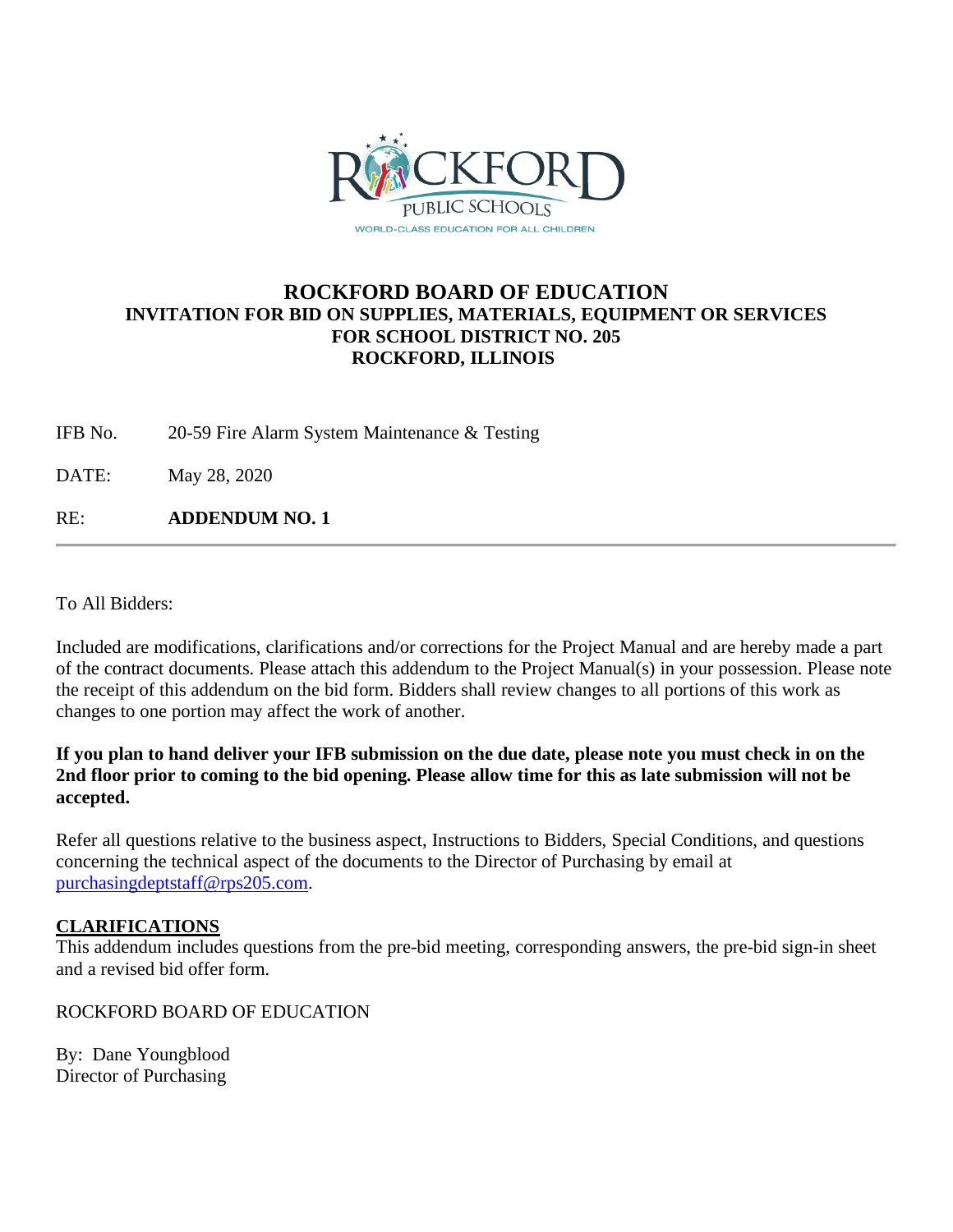## **CLARIFICATIONS**

Below are questions from the mandatory pre-bid meeting and corresponding answers.

- 1. The list of schools is missing Welsh Elementary and Constance Lane Elementary Schools. Is there a reason for them not being on the list?
	- a. It was only a typo. The scope applies to these schools as well. The Bid Offer Form has been amended to reflect this addition.
- 2. You are asking for an annual inspection and biannual inspections. I want to clarify you want a total of three inspections per year, one main inspection and two partial, and not two inspections per year, one main inspection and one partial inspection.
	- a. Correct; the expectation is that 3 inspections will be completed every year. 1 full inspection and 2 partial inspections. Please see section 3.6.1.
- 3. Page 33 item 3.3.4 states that batteries be replaced yearly. Batteries in Fire panels are required by code to be replaced every four years. Please explain in more detail and if batteries are to be included in inspection cost or replacements billed separately.
	- a. The cost of battery replacement during the annual inspection should be included in the inspection cost as battery replacement is not conditional, it's static. That is, the replacement is not contingent upon a sufficient amount of time having passed or an insufficient voltage reading when tested.
- 4. Page 35 item 5 talks about Dude Solutions.

Will we be given a copy, access of this software, or have to purchase this software?

- a. The District covers the cost of the CMMS.
- b. For ease of use, the District recommends that the CMMS is used on mobile devices rather than desktop devices however, either is acceptable.
- 5. As for the testing and inspecting, can you please clarify what is included?
	- a. Please see sections 3.3, 3.4 and 3.6 for details regarding testing scope.
	- b. There is basic test and inspect where any deficiencies found during inspection are quoted separate.
		- i. Deficiencies identified during the annual test and the biannual partial test do not, be default, need to be quoted separately. Remediation of the deficiencies will be billed against a Blanket Purchase Order as T & M. There may be an occasion where the cost to remediate a deficiency is to high to be responsibly billed against the Blanket Purchase Order; if/when this it the case the District will request a separate quotation in order to generate a separate purchase order. Generally, a request for quotation would occur if the deficiency requires more than \$5,000.00 in time and materials. This is only a guideline, however, and not a hard and fast rule.
	- c. System maintenance between inspections are quoted separately.
		- i. Regular system maintenance (i.e. corrective maintenance) does not need to be quoted unless, as stated above, the District explicitly requests it. Generally, corrective maintenance will be billed against the Blanket Purchase Order on a T & M basis.
	- d. Then there is comprehensive coverage that includes not only the testing but all parts and labor.
		- i. The Annual and Biannual tests will be bid and billed at a static rate. Any additional work for deficiency remediation or corrective maintenance will be billed on a T & M basis.
- 6. Page 40 on the Bid Offer Form, we don't upcharge from the cost, we discount the price. Is that acceptable?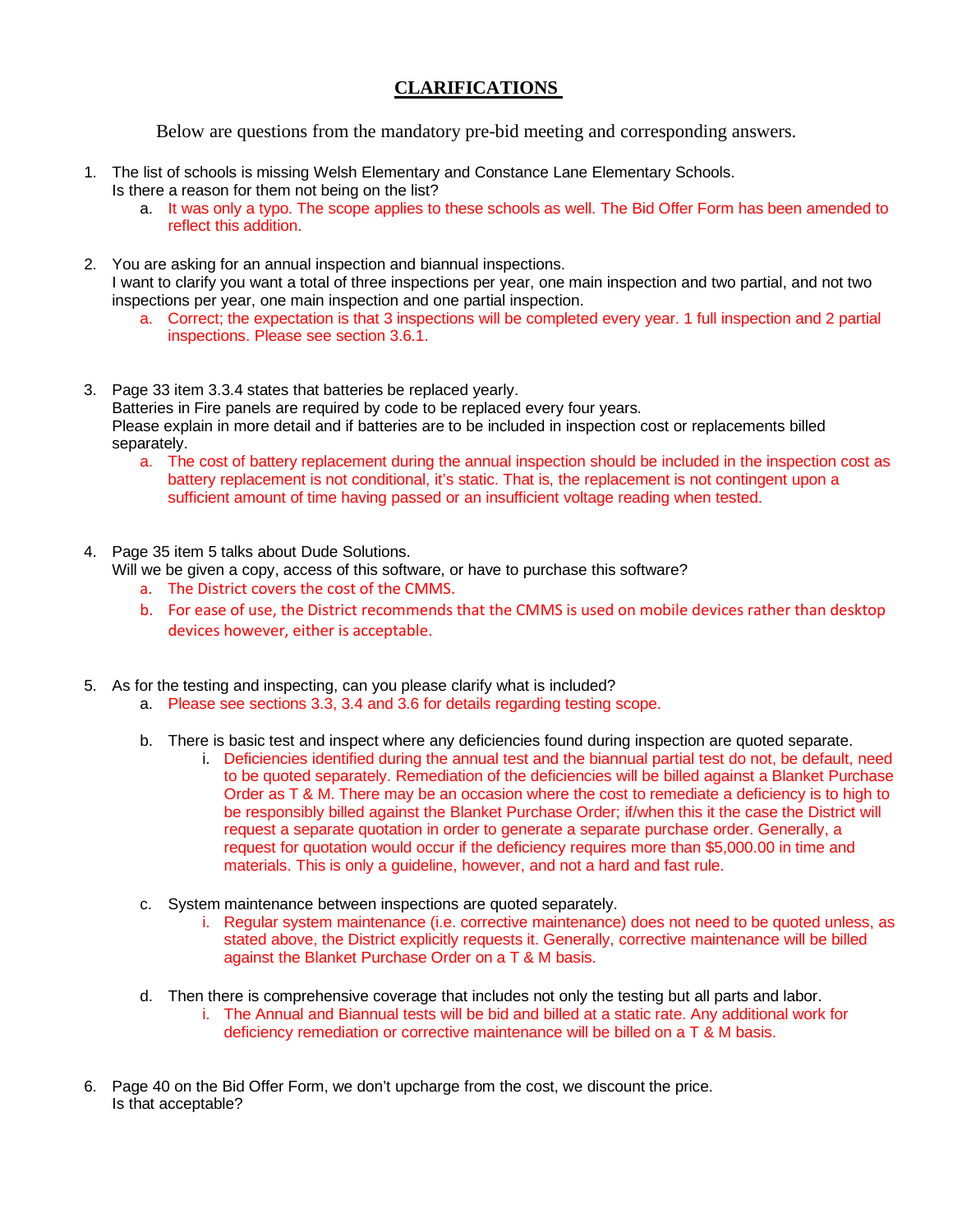- a. I believe this question is regarding item 1.1 on the Bid Offer Form which is intended to capture the profit margin on materials, the contractor would bill, if awarded this bid. If the contractor intends to provide a discount from retail value, on materials, the percentage may be expressed as a negative percentage.
- 7. The bid states that batteries should be replaced yearly. Should this be included in the pricing proposal? Yes
- 8. When do the bi-annual tests need to be completed? Spring and Winter break.
- 9. Will all facilities need to be tested by 9/1/2020? No.
- 10. Are there previous alarm reports available for review? If interested in seeing previous alarm reports send an email to [PurchasingDeptStaff@rps205.com](mailto:PurchasingDeptStaff@rps205.com) and the Google folder will be shared.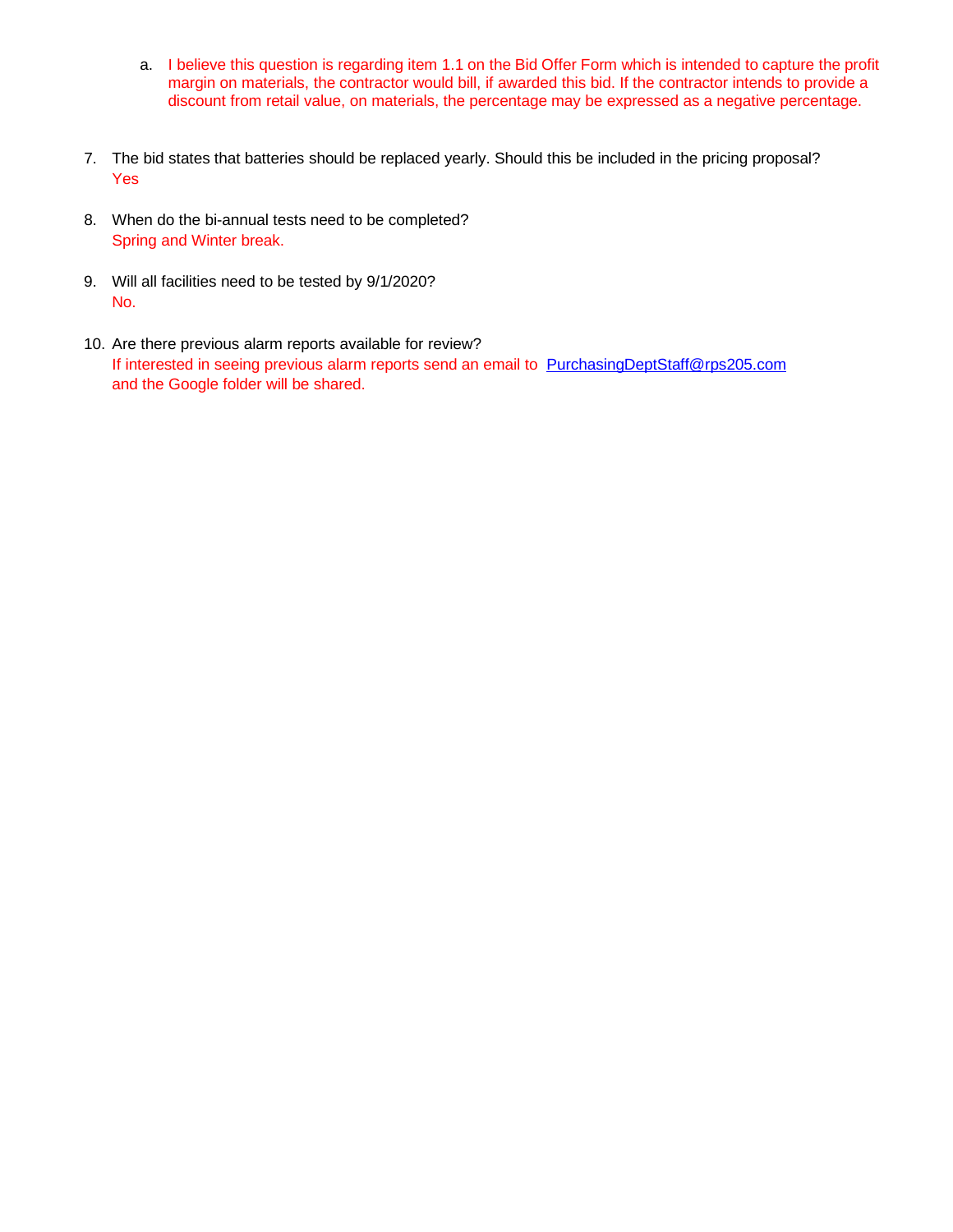## **BID OFFER FORM**

## **IFB No. 20-59 Fire Alarm System Maintenance & Testing**

Rockford Public School District 205 (the District) will receive sealed bids from qualified firms or individuals to provide Fire Alarm System Maintenance & Testing services in accordance with the terms and conditions outlined in this document. These specifications are not intended to limit the products or services offered by the Contractor. The contractor shall perform, as required, all services described herein and/or all other services offered by the Contractor in its proposal and accepted by the District.

| <u>Item No. Qty</u> |     | <b>Description</b>                                                           | <b>Unit Cost</b> | Unit of<br>Measure | <b>Extended Cost</b> | Unit of<br><b>Measure</b> |
|---------------------|-----|------------------------------------------------------------------------------|------------------|--------------------|----------------------|---------------------------|
|                     |     | Product                                                                      |                  |                    |                      |                           |
| 1.1                 | X   | Material Upcharge                                                            | %                | PERCENT            | Χ                    | X                         |
| 2                   |     | Repair & Maintenance Service Rates                                           |                  |                    |                      |                           |
| 2.1                 | 500 | Journeyman Hourly Rate (Regular Time: 6:00 AM - 5:00 PM; Monday - Friday)    |                  | PER HOUR           |                      | <b>TOTAL</b>              |
| 2.2                 | 500 | Laborer Hourly Rate (Regular Time: 6:00 AM - 5:00 PM; Monday through Friday) |                  | PER HOUR           |                      | <b>TOTAL</b>              |
| 2.3                 | X.  | Journeyman Hourly Rate (Non-Regular Time: All other times)                   |                  | PER HOUR           | Χ                    | X                         |
| 2.4                 | x   | Laborer Hourly Rate (Non-Regular Time: All other times)                      |                  | PER HOUR           | Χ                    | X                         |

**3**

**Annual Test Cost**

|      |                |                                  | Approx.<br>Installation |              | Addressable/ |                                                                                |                     | Unit of  |
|------|----------------|----------------------------------|-------------------------|--------------|--------------|--------------------------------------------------------------------------------|---------------------|----------|
|      | Qty            | Facility                         | Year                    | Manufacturer | Conventional | <b>Description/Comments</b>                                                    | <b>Testing Cost</b> | Measure  |
| 3.1  | $\overline{1}$ | Auburn High School               | 2014                    | Simplex      | Α            | addressable system                                                             |                     | PER YEAR |
| 3.2  | -1             | East High School                 | 2014                    | Simplex      | Α            | addressable system                                                             |                     | PER YEAR |
| 3.3  | -1             | Guilford High School             | 2014                    | Simplex      | A/C          | addressable system with conventional cards for conventional zones in old part. |                     | PER YEAR |
| 3.4  | $\mathbf{1}$   | Guilford High School             | 2014                    | Simplex      | Α            |                                                                                |                     | PER YEAR |
| 3.5  | $\overline{1}$ | Jefferson High School            | 2000                    | Simplex      | Α            | addressable                                                                    |                     | PER YEAR |
| 3.6  |                | Eisenhower Middle School         | 1980                    | Simplex      | Α            | addressable 2 lines can add 32 and 45 devices ea. line                         |                     | PER YEAR |
| 3.7  | $\overline{1}$ | Flinn Middle School              | 2010                    | Notifier     | A/C          | addressable with conventional devices                                          |                     | PER YEAR |
| 3.8  |                | Kennedy Middle School            | 2013                    | Notifier     | A/C          | addressable with conventional devices                                          |                     | PER YEAR |
| 3.9  | -1             | Lincoln Middle School            | 1995                    | Simplex      | Α            | addressable system                                                             |                     | PER YEAR |
| 3.10 | -1             | Marshall Middle School           | 1988                    | Notifier     | A            | addressable 2 lines                                                            |                     | PER YEAR |
| 3.11 | $\mathbf{1}$   | RESA Middle School               | 1995                    | Simplex      | Α            | addressable system                                                             |                     | PER YEAR |
| 3.12 | $\overline{1}$ | West Middle School               | 2017                    | Simplex      | Α            | all addressable no voice                                                       |                     | PER YEAR |
| 3.13 | $\mathbf{1}$   | Barbour Elementary School        |                         | Notifier     | C            |                                                                                |                     | PER YEAR |
| 3.14 | $\overline{1}$ | Bloom Elementary School          | 2012                    | Notifier     | Α            | entire school is addressable                                                   |                     | PFR YFAR |
| 3.15 | $\mathbf{1}$   | Brookview Elementary School      | 2017                    | Simplex      | Α            | addressable system w/ conventional zoning                                      |                     | PER YEAR |
| 3.16 | -1             | Carlson Elementary School        | 2018                    | Simplex      | Α            | addressable system w/ conventional zoning                                      |                     | PER YEAR |
| 3.17 | $\overline{1}$ | Cherry Valley Elementary School  | 2018                    | Notifier     | Α            | addressable system no voice                                                    |                     | PER YEAR |
| 3.18 | $\mathbf{1}$   | Conklin Elementary School        | 2013                    | Notifier     | A/C          | addressable system w/ conventional zoning                                      |                     | PER YEAR |
| 3.19 |                | Constance Lane Elementary School | 2019                    | Notifier     | Α            |                                                                                |                     | PER YEAR |
| 3.20 | $\overline{1}$ | Ellis Elementary School          | 1980                    | Notifier     | Α            | addressable system                                                             |                     | PER YEAR |
| 3.21 | $\overline{1}$ | Froberg Elementary School        | 2013                    | Notifier     | А            | addressable system                                                             |                     | PER YEAR |
| 3.22 | $\mathbf{1}$   | Gregory Elementary School        | 2017                    | Simplex      | Α            | addressable system                                                             |                     | PER YEAR |
| 3.23 | -1             | Haskell Elementary School        | 2008                    | Simplex      | C            |                                                                                |                     | PER YEAR |
| 3.24 | $\overline{1}$ | Hillman Elementary School        | 2005                    | Simplex      | Α            | entire school is addressable                                                   |                     | PER YEAR |
| 3.25 | $\overline{1}$ | Johnson Elementary School        | 2013                    | Notifier     | А            | entire school is addressable                                                   |                     | PER YEAR |
| 3.26 |                | Lathrop Elementary School        | 2013                    | Notifier     | Α            | entire school is addressable                                                   |                     | PER YEAR |
| 3.27 |                | Lewis Lemon Elementary School    | 2018                    | Simplex      | Α            | addressable device.                                                            |                     | PER YEAR |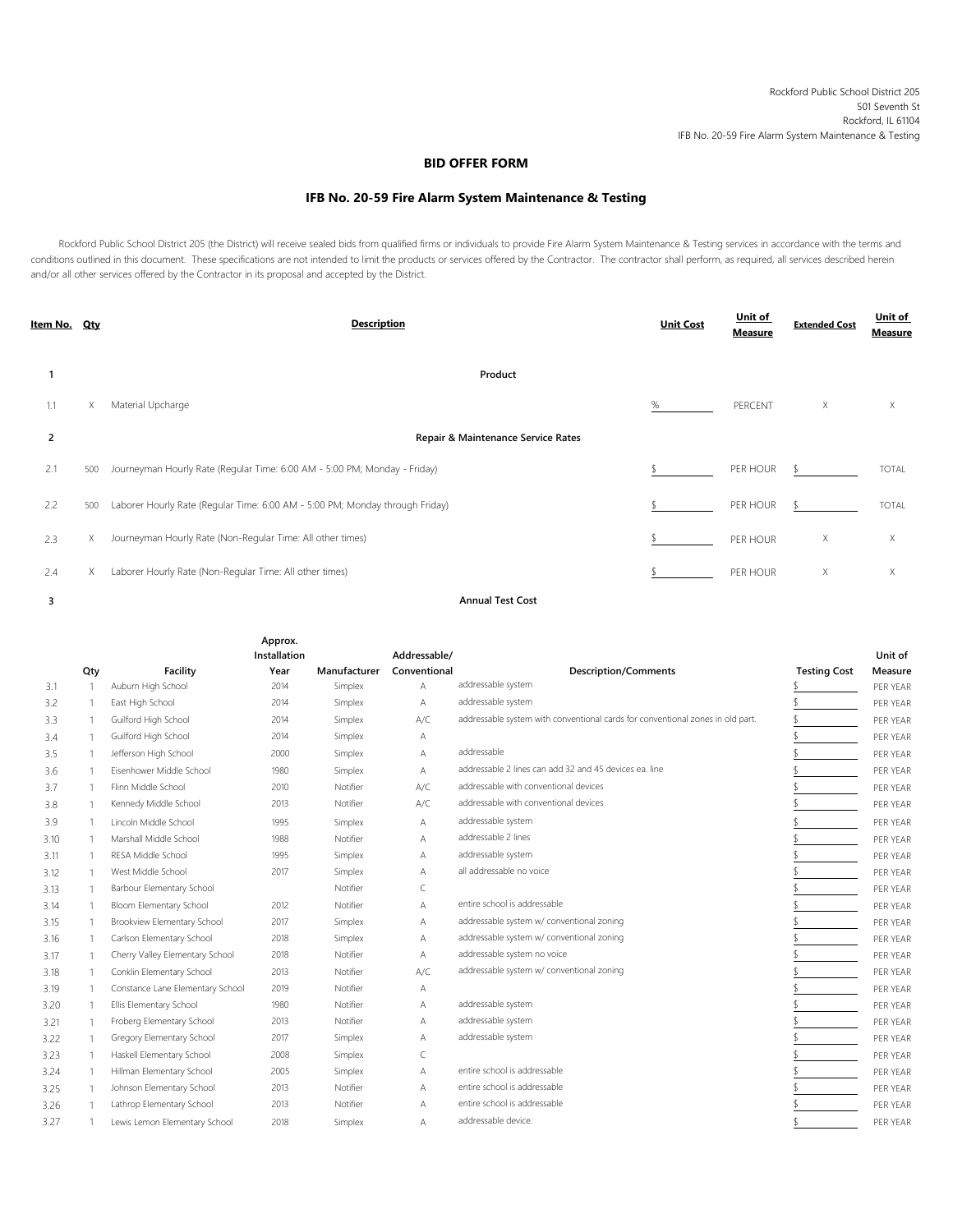#### Rockford Public School District 205 501 Seventh St Rockford, IL 61104 IFB No. 20-59 Fire Alarm System Maintenance & Testing

## **BID OFFER FORM**

| 3.28 | Montessori @ Marsh Elementary Sch | 2016 | Simplex   | А   | Addressable 4 addition w/ conventional zones on existing | PER YEAR |
|------|-----------------------------------|------|-----------|-----|----------------------------------------------------------|----------|
| 3.29 | Marshall Elementary School        | 2018 | Simplex   | Α   |                                                          | PER YEAR |
| 3.30 | McIntosh Elementary School        | 2013 | Notifier  | A/C | addressable system w/ conventional zoning                | PER YEAR |
| 3.31 | Riverdahl Elementary School       | 2016 | Notifier  | A   | addressable                                              | PER YEAR |
| 3.32 | Rolling Green Elementary School   | 1983 |           |     | conventional                                             | PER YEAR |
| 3.33 | Spring Creek Elementary School    | 2013 | Notifier  | Α   | addressable                                              | PER YEAR |
| 3.34 | Washington Elementary School      | 2012 | Notifier  | A/C |                                                          | PER YEAR |
| 3.35 | Welsh Elementary School           | 2015 | Notifier  | A/C | Addressable 4 addition w/ conventional zones on existing | PER YEAR |
| 3.36 | West View Elementary School       | 2016 | Notifier  | A/C | Addressable 4 addition w/ conventional zones on existing | PER YEAR |
| 3.37 | Whitehead Elementary School       |      |           | A   | Addressable 4 addition w/ conventional zones on existing | PER YEAR |
| 3.38 | Beyer Early Childhood             | 2012 | Notifier  | Α   | entire school is addressable                             | PER YEAR |
| 3.39 | Fairview Early Childhood          | 2013 | Notifier  | A   | all addressable                                          | PER YEAR |
| 3.40 | Nashold Early Childhood           | 2017 | Notifier  | Α   | zoned system                                             | PER YEAR |
| 3.41 | Summerdale Early Childhood        |      | Simplex   |     | conventional                                             | PER YEAR |
| 3.42 | Page Park                         | 2010 | Fire Lite | Α   | addressable w/ conventional devices                      | PER YEAR |
| 3.43 | Roosevelt Adult Education         | 1980 | Simplex   | A   | addressable device.                                      | PER YEAR |
| 3.44 | <b>Stiles</b>                     | 2018 |           |     | conventional                                             | PER YEAR |
| 3.45 | RPS 205 Administration Building   | 2005 | Notifier  | Α   | addressable                                              | PER YEAR |
| 3.46 | Operations Support Center         |      | Fire Lite | Α   |                                                          | PER YEAR |
| 3.47 | Sterling Holley                   | 2012 | Notifier  | А   | addressable                                              | PER YEAR |
|      |                                   |      |           |     |                                                          |          |

**4**

## **Biannual System & Device Inspection**

|            |                          |                                   | Approx.<br>Installation |              | Addressable/   |                                                                     | <b>Biannual</b><br>Inspection | Unit of         |                    | Unit Of  |
|------------|--------------------------|-----------------------------------|-------------------------|--------------|----------------|---------------------------------------------------------------------|-------------------------------|-----------------|--------------------|----------|
|            | Qty                      | Facility                          | Year                    | Manufacturer | Conventional   | <b>Description/Comments</b>                                         | Cost                          | Measure         | <b>Annual Cost</b> | Measure  |
| 4.1        | $\overline{c}$           | Auburn High School                | 2014                    | Simplex      | $\overline{A}$ | addressable system                                                  |                               | PER INSTANCE    | - \$               | PER YEAR |
| 4.2        | $\overline{c}$           | East High School                  | 2014                    | Simplex      | A              | addressable system                                                  |                               | PER INSTANCE    | -S                 | PER YEAR |
|            |                          |                                   |                         |              |                | addressable system with conventional cards for                      |                               |                 |                    |          |
| 4.3        | 2                        | Guilford High School              | 2014                    | Simplex      | A/C            | conventional zones in old part.                                     |                               | PER INSTANCE    | $\triangleleft$    | PER YEAR |
| 4.4        | $\overline{\phantom{a}}$ | Guilford High School              | 2014                    | Simplex      | Α              |                                                                     |                               | PER INSTANCE \$ |                    | PFR YFAR |
| 4.5        | 2                        | Jefferson High School             | 2000                    | Simplex      | A              | addressable                                                         |                               | PER INSTANCE    | - \$               | PER YEAR |
| 4.6        | 2                        | Eisenhower Middle School          | 1980                    | Simplex      | $\overline{A}$ | addressable 2 lines can add 32 and 45 devices<br>ea. line           |                               | PER INSTANCE    |                    | PER YEAR |
| 4.7        | $\overline{z}$           | Flinn Middle School               | 2010                    | Notifier     | A/C            | addressable with conventional devices                               |                               | PER INSTANCE \$ |                    | PER YEAR |
|            | $\overline{c}$           | Kennedy Middle School             | 2013                    | Notifier     | A/C            | addressable with conventional devices                               |                               | PER INSTANCE    | $\mathcal{L}$      | PFR YFAR |
| 4.8<br>4.9 | $\overline{c}$           | Lincoln Middle School             | 1995                    | Simplex      | A              | addressable system                                                  |                               | PER INSTANCE    | - \$               | PER YEAR |
| 4.10       | $\overline{\phantom{a}}$ | Marshall Middle School            | 1988                    | Notifier     | A              | addressable 2 lines                                                 |                               | PER INSTANCE    | - \$               | PER YEAR |
| 4.11       | $\overline{\phantom{a}}$ | RESA Middle School                | 1995                    | Simplex      | A              | addressable system                                                  |                               | PER INSTANCE    | -\$                | PER YEAR |
| 4.12       | $\overline{c}$           | West Middle School                | 2017                    | Simplex      | $\overline{A}$ | all addressable no voice                                            |                               | PER INSTANCE    | - \$               | PER YEAR |
| 4.13       | $\overline{c}$           | Barbour Elementary School         |                         | Notifier     | C              |                                                                     |                               | PER INSTANCE    | - 5                | PER YEAR |
| 4.14       | $\overline{c}$           | Bloom Elementary School           | 2012                    | Notifier     | А              | entire school is addressable                                        |                               | PER INSTANCE    | - \$               | PER YEAR |
| 4.15       | 2                        | Brookview Elementary School       | 2017                    | Simplex      | A              | addressable system w/ conventional zoning                           |                               | PER INSTANCE \$ |                    | PER YEAR |
| 4.16       | 2                        | Carlson Elementary School         | 2018                    | Simplex      | A              | addressable system w/ conventional zoning                           |                               | PER INSTANCE    | -\$                | PER YEAR |
| 4.17       | 2                        | Cherry Valley Elementary School   | 2018                    | Notifier     | $\subset$      | addressable system no voice                                         |                               | PER INSTANCE    |                    | PER YEAR |
| 4.18       | 2                        | Conklin Elementary School         | 2013                    | Notifier     | A/C            | addressable system w/ conventional zoning                           |                               | PER INSTANCE    | -S                 | PER YEAR |
| 4.19       | $\overline{c}$           | Constance Lane Elementary School  | 2019                    | Notifier     | A              |                                                                     |                               | PER INSTANCE    | S                  | PER YEAR |
| 4.20       | $\overline{c}$           | Ellis Elementary School           | 1980                    | Notifier     | А              | addressable system                                                  |                               | PER INSTANCE    | -\$                | PER YEAR |
| 4.21       | $\overline{c}$           | Froberg Elementary School         | 2013                    | Notifier     | A              | addressable system                                                  |                               | PER INSTANCE    |                    | PER YEAR |
| 4.22       | $\overline{c}$           | Gregory Elementary School         | 2017                    | Simplex      | $\overline{A}$ | addressable system                                                  |                               | PER INSTANCE    |                    | PER YEAR |
| 4.23       | $\overline{c}$           | Haskell Elementary School         | 2008                    | Simplex      | C              |                                                                     |                               | PER INSTANCE    |                    | PER YEAR |
| 4.24       | $\overline{c}$           | Hillman Elementary School         | 2005                    | Simplex      | $\overline{A}$ | entire school is addressable                                        |                               | PER INSTANCE    | -S                 | PER YEAR |
| 4.25       | $\overline{c}$           | Johnson Elementary School         | 2013                    | Notifier     | $\overline{A}$ | entire school is addressable                                        |                               | PER INSTANCE    | - S                | PER YEAR |
| 4.26       | $\overline{c}$           | Lathrop Elementary School         | 2013                    | Notifier     | $\overline{A}$ | entire school is addressable                                        |                               | PER INSTANCE \$ |                    | PER YEAR |
|            |                          |                                   |                         |              |                | system w/ conventional zoning only                                  |                               |                 |                    |          |
| 4.27       | $\overline{c}$           |                                   |                         |              |                | conventional modules - computer driven but no                       |                               | PER INSTANCE    |                    | PER YEAR |
|            |                          | Lewis Lemon Elementary School     | 2018                    | Simplex      | А              | addressable device.<br>Addressable 4 addition w/ conventional zones |                               |                 |                    |          |
| 4.28       | 2                        | Montessori @ Marsh Elementary Sch | 2016                    | Simplex      | A              | on existing                                                         |                               | PER INSTANCE    |                    | PER YEAR |
| 4.29       | 2                        | Marshall Elementary School        | 2018                    | Simplex      | А              |                                                                     |                               | PER INSTANCE \$ |                    | PER YEAR |
|            |                          |                                   |                         |              |                |                                                                     |                               |                 |                    |          |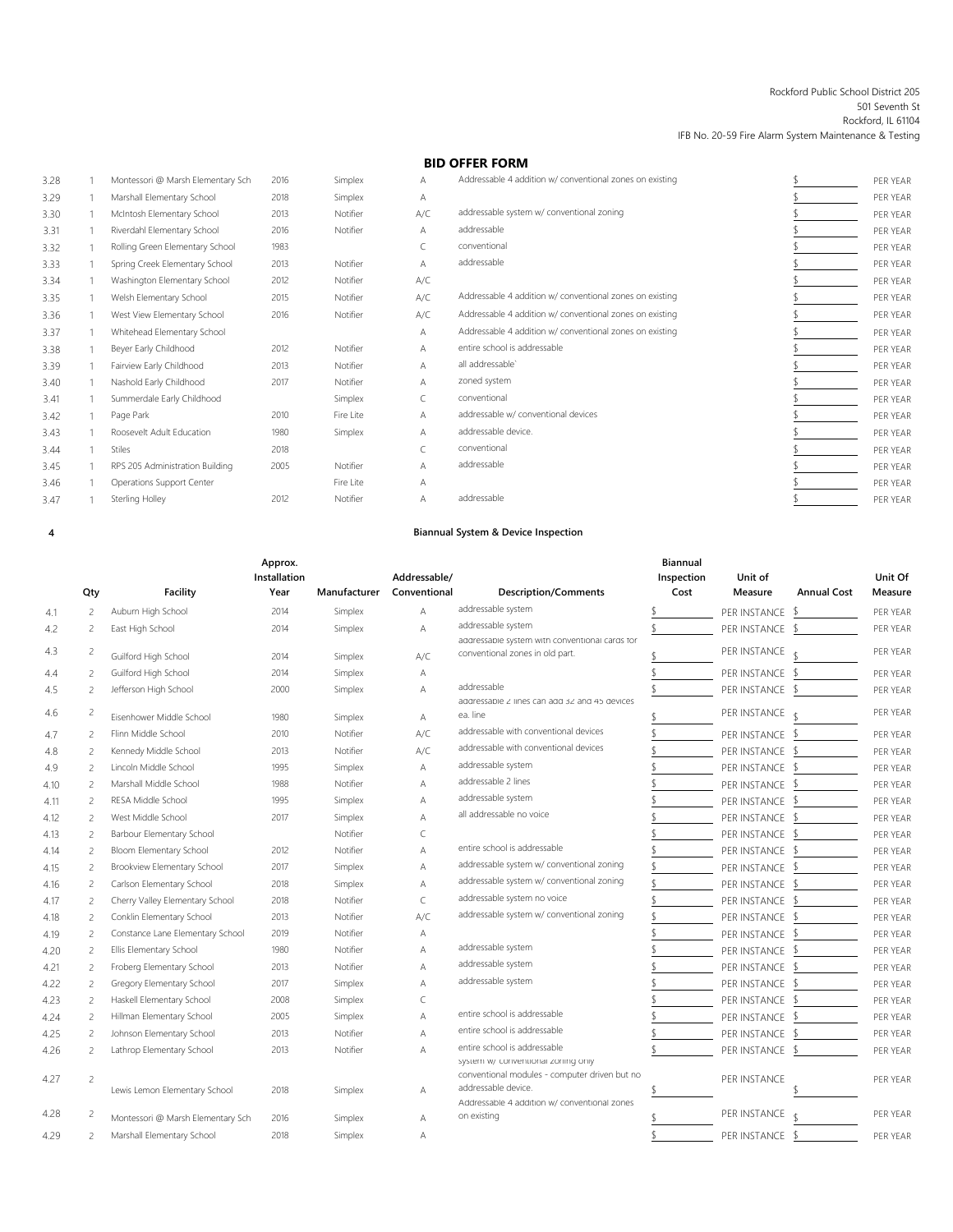#### Rockford Public School District 205

501 Seventh St Rockford, IL 61104

IFB No. 20-59 Fire Alarm System Maintenance & Testing

## **BID OFFER FORM**

| 4.30 |                          | McIntosh Elementary School      | 2013 | Notifier  | A/C | addressable system w/ conventional zoning                                                                   | PER INSTANCE \$ | PER YEAR |
|------|--------------------------|---------------------------------|------|-----------|-----|-------------------------------------------------------------------------------------------------------------|-----------------|----------|
| 4.31 | 2                        | Riverdahl Elementary School     | 2016 | Notifier  | Α   | addressable                                                                                                 | PER INSTANCE \$ | PER YEAR |
| 4.32 | 2                        | Rolling Green Elementary School | 1983 |           |     | conventional                                                                                                | PER INSTANCE \$ | PER YEAR |
| 4.33 | 2                        | Spring Creek Elementary School  | 2013 | Notifier  | Α   | addressable                                                                                                 | PER INSTANCE \$ | PER YEAR |
| 4.34 | 2                        | Washington Elementary School    | 2012 | Notifier  | A/C |                                                                                                             | PER INSTANCE \$ | PER YEAR |
| 4.35 |                          | Welsh Elementary School         | 2015 | Notifier  | A/C | on existing                                                                                                 | PER INSTANCE \$ | PER YEAR |
| 4.36 | 2                        | West View Elementary School     | 2016 | Notifier  | A/C | Addressable 4 addition w/ conventional zones<br>on existing<br>Addressable 4 addition w/ conventional zones | PER INSTANCE    | PER YEAR |
| 4.37 | 2                        | Whitehead Elementary School     |      |           | Α   | on existing                                                                                                 | PER INSTANCE    | PER YEAR |
| 4.38 | 2                        | Beyer Early Childhood           | 2012 | Notifier  | Α   | entire school is addressable                                                                                | PER INSTANCE \$ | PER YEAR |
| 4.39 | 2                        | Fairview Early Childhood        | 2013 | Notifier  | Α   | all addressable'                                                                                            | PER INSTANCE \$ | PER YEAR |
| 4.4  | 2                        | Nashold Early Childhood         | 2017 | Notifier  | A   | zoned system                                                                                                | PER INSTANCE \$ | PER YEAR |
| 4.41 |                          | Summerdale Early Childhood      |      | Simplex   |     | conventional                                                                                                | PER INSTANCE \$ | PER YEAR |
| 4.42 |                          | Page Park                       | 2010 | Fire Lite | Α   | addressable w/ conventional devices<br>system w/ conventional zoning only                                   | PER INSTANCE \$ | PER YEAR |
| 4.43 | 2                        | Roosevelt Adult Education       | 1980 | Simplex   | А   | conventional modules - computer driven but no<br>addressable device.                                        | PER INSTANCE    | PER YEAR |
| 4.44 | $\overline{\phantom{a}}$ | <b>Stiles</b>                   | 2018 |           |     | conventional                                                                                                | PER INSTANCE \$ | PER YEAR |
| 4.45 |                          | RPS 205 Administration Building | 2005 | Notifier  |     | addressable                                                                                                 | PER INSTANCE \$ | PER YEAR |
| 4.46 |                          | Operations Support Center       |      | Fire Lite |     |                                                                                                             | PER INSTANCE \$ | PER YEAR |
| 4.47 |                          | Sterling Holley                 | 2012 | Notifier  | А   | addressable                                                                                                 | PER INSTANCE \$ | PER YEAR |
|      |                          |                                 |      |           |     |                                                                                                             |                 |          |

**5**

#### **Totals**

Note: Calculate the "Weighted Repair & Maintenance Total Cost" by adding the "Extended Cost" of items 2.1 and 2.2.

5.1 X **Weighted Repair & Maintenance Total Cost \$** Note: Calculate the "Annual Test Cost" and "Biannual Inspection Cost" by adding the Annual Cost of Items 3.1 through 4.45. 5.2 X **Annual Test & Biannual Inspection Total Cost \$** Note: Calculate the "Grand Total" by adding "Weighted Repair & Maintenance Total Cost" (Item No. 5.1) and "Annual Test & Biannual Inspection Total Cost" (Item No. 5.2)

5.3 X **Grand Total \$**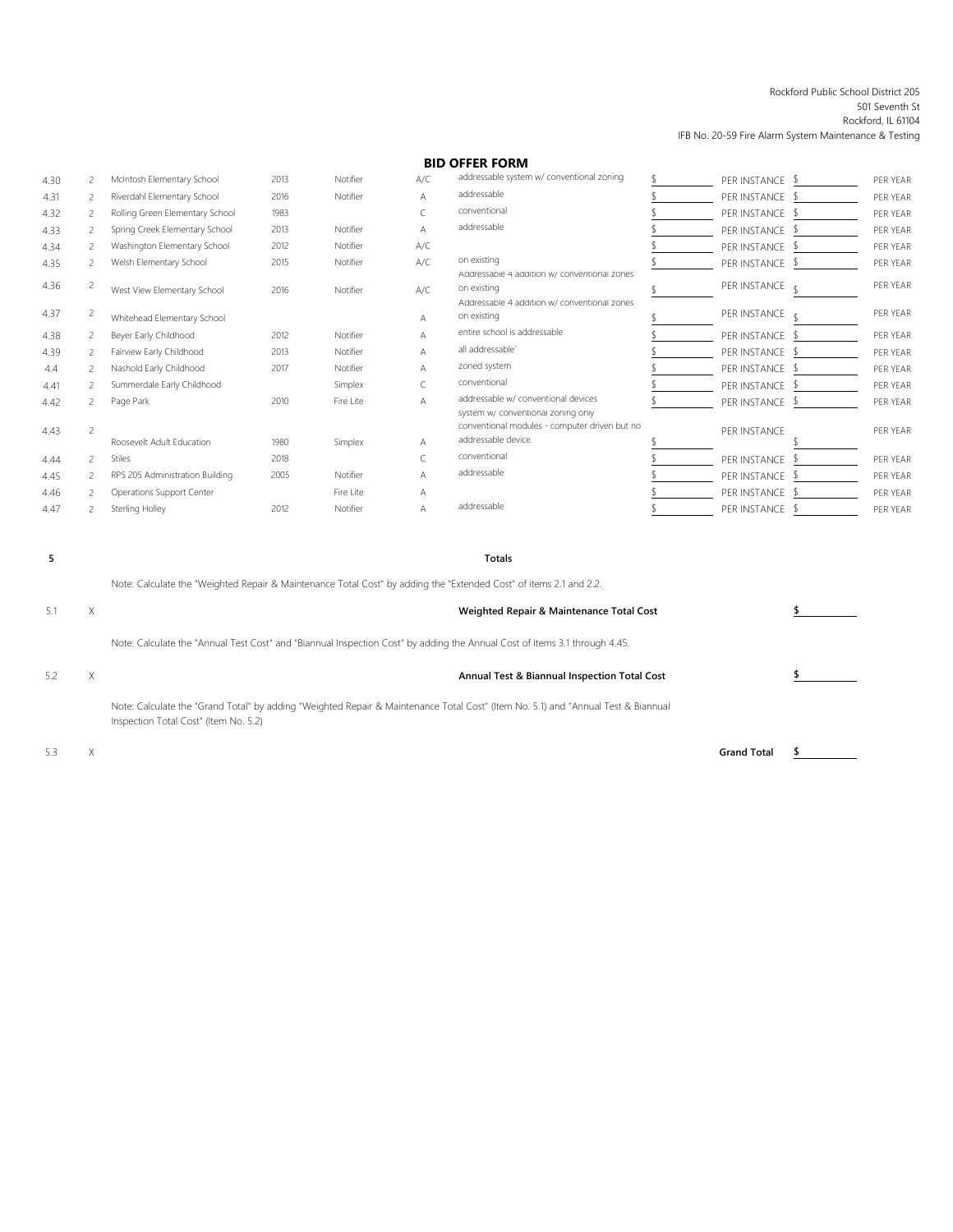Rockford Public School District 205 501 Seventh St Rockford, IL 61104 IFB No. 20-59 Fire Alarm System Maintenance & Testing

## **BID OFFER FORM**

# **IFB No. 20-59 Fire Alarm System Maintenance & Testing**

### **BID SUBMITTED BY:**

| Company                | <b>Signature of Company Officer (required)</b> |
|------------------------|------------------------------------------------|
|                        |                                                |
| <b>Address</b>         | <b>Typed Name &amp; Title</b>                  |
| City, State & Zip Code | <b>Date</b>                                    |
| Phone No.              | Fax No.                                        |
| E-mail                 | <b>FEIN</b>                                    |

### **REFERENCES:**

Offeror to provide three references of similar type work that would qualify your firm for this project:

| Company Name/Contact Person | Phone | Email |  |
|-----------------------------|-------|-------|--|
|                             |       |       |  |
| Nature and Size of Contract |       |       |  |
|                             |       |       |  |
| Company Name/Contact Person | Phone | Email |  |
|                             |       |       |  |
| Nature and Size of Contract |       |       |  |
|                             |       |       |  |
| Company Name/Contact Person | Phone | Email |  |
|                             |       |       |  |
| Nature and Size of Contract |       |       |  |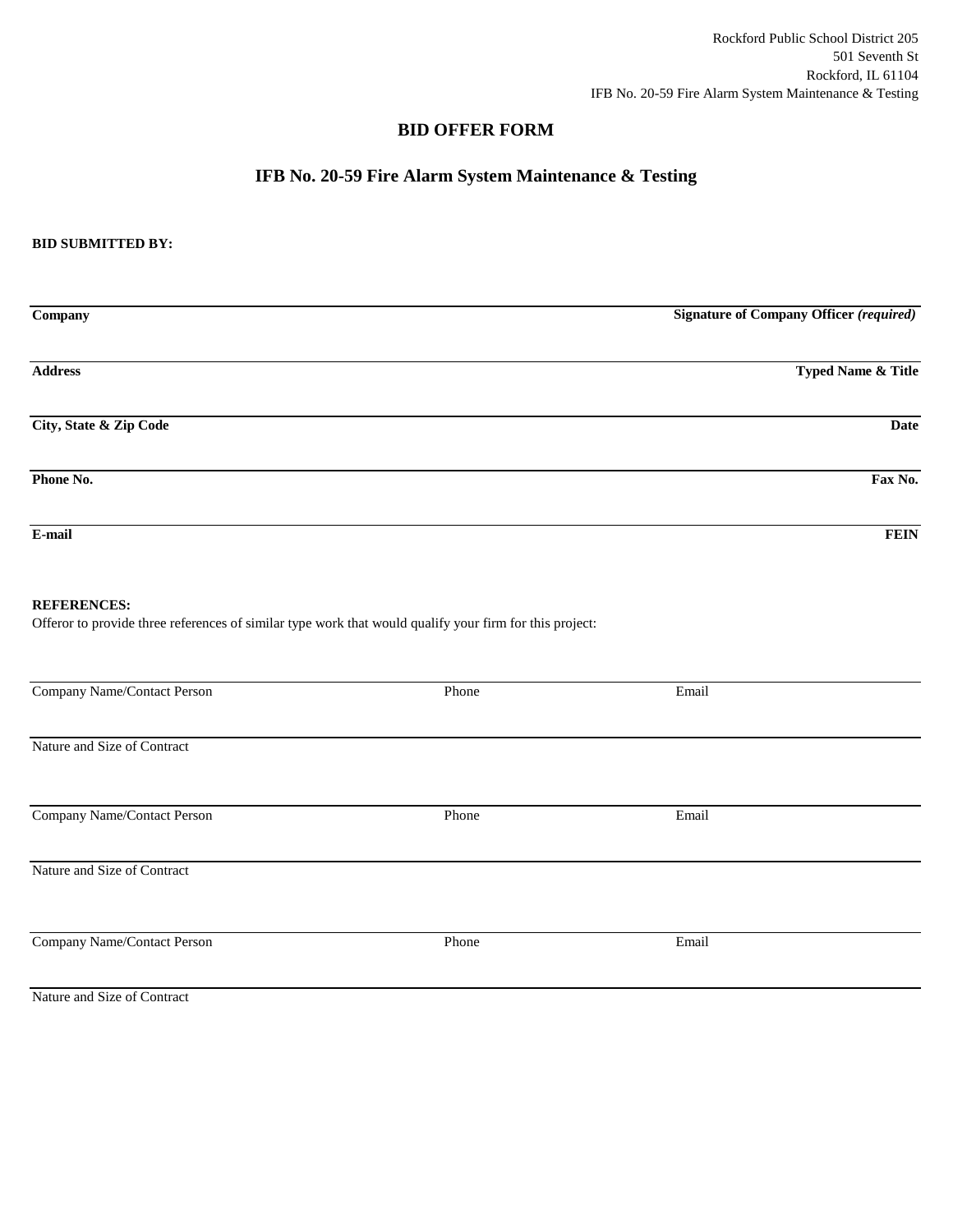# PRE-BID CONFERENCE OPENING STATEMENT

Welcome to the mandatory pre-bid conference for IFB 20-59 Fire Alarm System Maintenance and Testing for the Rockford Public Schools.

The purpose of this meeting is to receive input, comments, questions, clarifications and suggested changes relative to this solicitation. As a reminder, the only acceptable changes to the Bid/RFP are formal Addneda published by the RPS Purchasing department. Additionally, the Addendum may address other issues identified by the School District.

The goal of today's meeting is to increase your knowledge of the solicitation as it is written and provide an information mechanism in which you may advise the School District of any changes it should make. Consequently, any changes you wish the Rockford Public Schools to consider must be submitted in writing to the Purchasing department before the deadline as expressed in the solicitation.

We will try to answer as many of the questions as possible. If we cannot answer a question today, we will defer that answer to the published Addendum. Additionally, minutes from this pre-bid conference will be published in the Addendum.

- $\triangleright$  Bid Opening is scheduled for June 11, 2020 at 2:00 pm Rockford Board of Education, 6th floor Conference Room. Late bids will not be accepted. Faxed or emailed bids will not be accepted.
- $\triangleright$  Board Approval June 23, 2020.
- $\triangleright$  Bid RFI Procedures All written correspondence during the bid process MUST be sent to Dane Youngblood, Director of Purchasing, via email at PurchasingDeptStaff@rps205.com. Last RFI will be accepted until June 3, 2020 at 12 pm. Last addendum will be issued by June 8, 2020 at 4:30 pm.
- $\triangleright$  Addneda will be emailed to all attendees at the pre-bid conference, posted on the RPS website and Demand Star.
- $\triangleright$  PLEASE reference the REQUIRED FORMS CHECK LIST for all documents that must be submitted with your bid offer form. All forms must be properly completed, signed and submitted or your bid will be deemed non-responsive.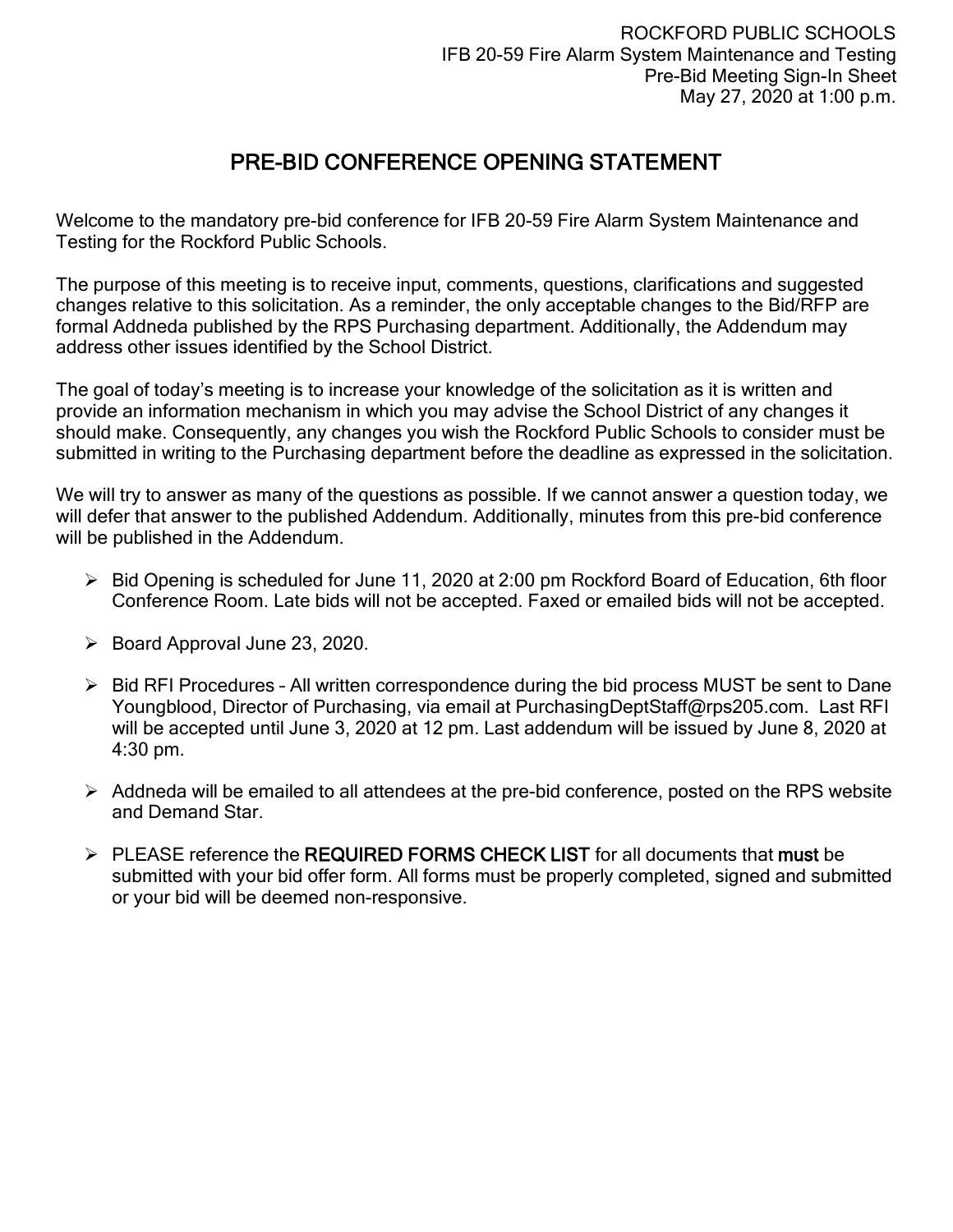ROCKFORD PUBLIC SCHOOLS IFB 20-59 Fire Alarm System Maintenance and Testing Pre-Bid Meeting Sign-In Sheet May 27, 2020 at 1:00 p.m.



# PRE-BID MEETING SIGN-IN SHEET

IFB 20-59 Fire Alarm System Maintenance and Testing

# PLEASE WRITE EMAIL ADDRESS SO THAT IT IS LEGIBLE IN ORDER TO RECEIVE ADDENDUM INFORMATION

|   | <b>Printed Name</b>                                              | <b>Company Name</b>                                  | <b>Company Address</b>                                     | <b>Telephone</b>                                     | E-mail                                   |
|---|------------------------------------------------------------------|------------------------------------------------------|------------------------------------------------------------|------------------------------------------------------|------------------------------------------|
|   | <b>Stephanie Hackett</b>                                         | <b>Johnson Controls Fire</b><br><b>Protection LP</b> | 91 North Mitchell Court<br>Addison, IL 60101               | 331-871-6947<br>cell                                 | stephanie.hackett@jci.co<br>$\mathsf{m}$ |
|   |                                                                  |                                                      |                                                            |                                                      |                                          |
|   | <b>Gregory Lueck</b>                                             | <b>Johnson Controls</b>                              | 7316 Argus Dr<br>Rockford, IL 61107                        | 630-414-7812                                         | gregory.robert.lueck@jci.<br>com         |
|   |                                                                  |                                                      |                                                            |                                                      |                                          |
| 3 | <b>Eric Elkes  Fire Sales</b><br><b>Specialist</b>               | <b>Cintas Corporation   Fire</b><br><b>Division</b>  | 11 Eisenhower Lane, Lombard, IL<br>60148                   | Office 630-692-<br>7555   cell<br>847.340.7641       | ElkesE2@cintas.com                       |
|   | <b>Jake Feit</b><br><b>Service Sales</b><br>Manager-             | <b>Johnson Controls</b>                              |                                                            | 630 520 3529<br>cell                                 | jake.feit@jci.com                        |
| 5 | Giuseppe J. Gentile<br><b>Customer Service</b><br>Representative | <b>Affiliated Customer</b><br>Service, Inc.          | 1441 Branding Avenue, Suite 260<br>Downers Grove, IL 60515 | Phone.<br>630.434.7900<br>Cell.<br>630.816.1053      | jgentile@affiliatedinc.com               |
| 6 | <b>Austin Juergens</b>                                           | SEICO, Inc.                                          | 132 Court St.<br>Pekin, IL 61554                           | 309-349-3503<br><b>Direct</b><br>309-347-5730<br>Fax | Ajuergens@seicosecurity<br>.com          |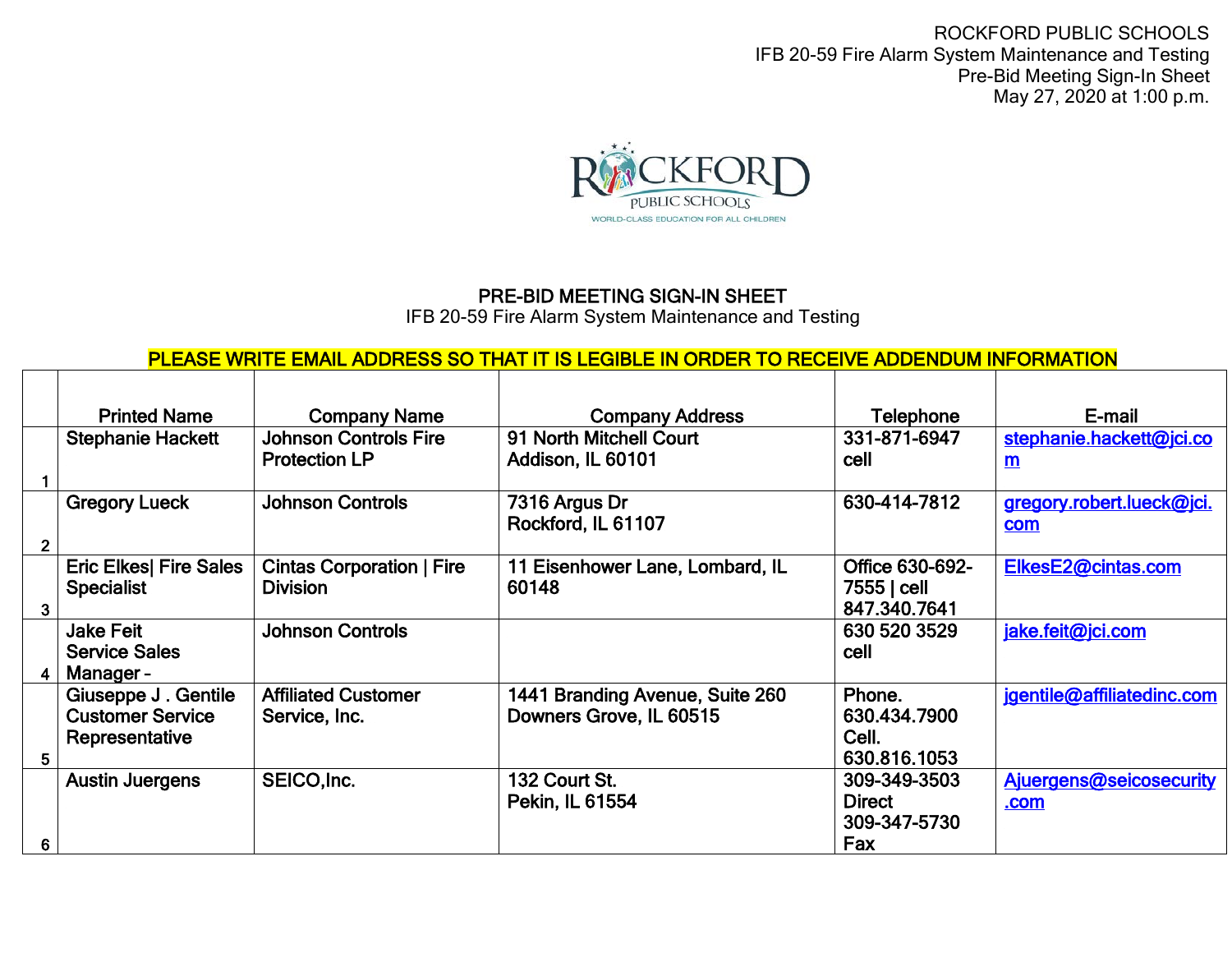ROCKFORD PUBLIC SCHOOLS

IFB 20-59 Fire Alarm System Maintenance and Testing

Pre-Bid Meeting Sign-In Sheet

| May 27, 2020 at 1:00 p.m. |  |  |
|---------------------------|--|--|
|                           |  |  |

|                | <b>Steve Peppers</b> | <b>Pro Com Systems</b>                       | 3555 Electric Avenue<br>Rockford, IL     | $(815)$ 986-0355<br>direct | speppers@procomrockfo<br>rd.com |
|----------------|----------------------|----------------------------------------------|------------------------------------------|----------------------------|---------------------------------|
| $\overline{7}$ |                      |                                              |                                          | (815) 229-1870<br>main     |                                 |
|                | <b>Elizabeth Coy</b> | <b>Red Hawk Fire &amp;</b><br>Security/ADT   | 8160 S. Madison<br><b>Burr Ridge, IL</b> | 219-406-7799               | Elizabeth.coy@redhawku<br>s.com |
| 8              |                      |                                              |                                          |                            |                                 |
|                | Marge Van De Carr    | Renaissance<br><b>Communications Systems</b> | (847) 671-1340-P<br>(847) 671-9340-F     |                            | marge@rc-systems.com            |
| $9^{\circ}$    |                      |                                              |                                          |                            |                                 |
| 10             |                      |                                              |                                          |                            |                                 |
| 11             |                      |                                              |                                          |                            |                                 |
| 12             |                      |                                              |                                          |                            |                                 |
| 13             |                      |                                              |                                          |                            |                                 |
| 14             |                      |                                              |                                          |                            |                                 |
| 15             |                      |                                              |                                          |                            |                                 |
| 16             |                      |                                              |                                          |                            |                                 |
| 17             |                      |                                              |                                          |                            |                                 |